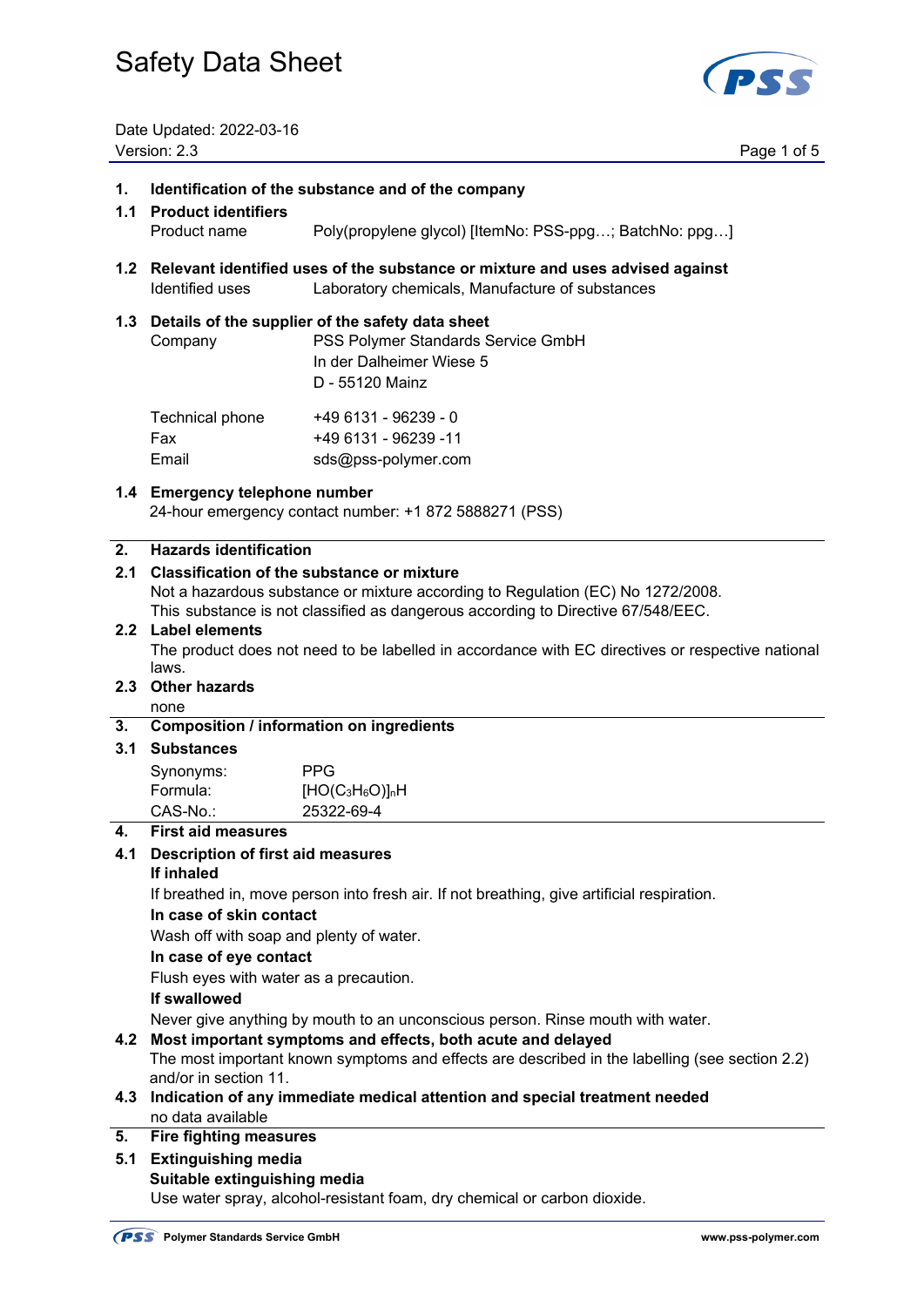

| Product name:            | Poly(propylene glycol) |
|--------------------------|------------------------|
| Date Updated: 2022-03-16 |                        |
| Version: 2.3             |                        |

Page 2 of 5

|     | 5.2 Special hazards arising from the substance or mixture<br>Carbon oxides.                                                                                                                                                                                                                                             |
|-----|-------------------------------------------------------------------------------------------------------------------------------------------------------------------------------------------------------------------------------------------------------------------------------------------------------------------------|
|     | 5.3 Advice for fire fighters                                                                                                                                                                                                                                                                                            |
|     | Wear self contained breathing apparatus for fire fighting if necessary.                                                                                                                                                                                                                                                 |
|     | 5.4 Further information                                                                                                                                                                                                                                                                                                 |
|     | no data available                                                                                                                                                                                                                                                                                                       |
| 6.  | Accidental release measures                                                                                                                                                                                                                                                                                             |
|     | 6.1 Personal precautions, protective equipment and emergency procedures                                                                                                                                                                                                                                                 |
|     | Avoid breathing vapors, mist or gas.                                                                                                                                                                                                                                                                                    |
|     | 6.2 Environmental precautions                                                                                                                                                                                                                                                                                           |
|     | Do not let product enter drains.                                                                                                                                                                                                                                                                                        |
|     | 6.3 Methods and materials for containment and cleaning up                                                                                                                                                                                                                                                               |
|     | Sweep up and shovel. Keep in suitable, closed containers for disposal.                                                                                                                                                                                                                                                  |
|     | 6.4 Reference to other sections                                                                                                                                                                                                                                                                                         |
| 7.  | For disposal see section 13.<br><b>Handling and storage</b>                                                                                                                                                                                                                                                             |
|     |                                                                                                                                                                                                                                                                                                                         |
|     | 7.1 Precautions for safe handling<br>no data available                                                                                                                                                                                                                                                                  |
|     | 7.2 Conditions for safe storage, including any incompatibilities                                                                                                                                                                                                                                                        |
|     | Store in cool place. Keep container tightly closed in a dry and well-ventilated place.                                                                                                                                                                                                                                  |
|     | Store under argon or nitrogen.                                                                                                                                                                                                                                                                                          |
|     | 7.3 Specific end use(s)                                                                                                                                                                                                                                                                                                 |
|     | Apart from the uses mentioned in section 1.2 no other specific uses are stipulated.                                                                                                                                                                                                                                     |
| 8.  | Exposure controls / personal protection                                                                                                                                                                                                                                                                                 |
| 8.1 | <b>Control parameters</b>                                                                                                                                                                                                                                                                                               |
|     | Components with workplace control parameters                                                                                                                                                                                                                                                                            |
|     | 8.2 Exposure controls                                                                                                                                                                                                                                                                                                   |
|     | Appropriate engineering controls                                                                                                                                                                                                                                                                                        |
|     | General industrial hygiene practice.                                                                                                                                                                                                                                                                                    |
|     | Personal protective equipment                                                                                                                                                                                                                                                                                           |
|     | <b>Eye/face protection</b>                                                                                                                                                                                                                                                                                              |
|     | Use equipment for eye protection tested and approved under appropriate government standards<br>such as NIOSH (US) or EN 166(EU).                                                                                                                                                                                        |
|     | <b>Skin protection</b>                                                                                                                                                                                                                                                                                                  |
|     | Handle with gloves. Gloves must be inspected prior to use. Use proper glove removal technique<br>(without touching glove's outer surface) to avoid skin contact with this product. Dispose of<br>contaminated gloves after use in accordance with applicable laws and good laboratory practices.<br>Wash and dry hands. |
|     | The selected protective gloves have to satisfy the specifications of EU Directive 89/686/EEC and<br>the standard EN 374 derived from it.                                                                                                                                                                                |
|     | <b>Body Protection</b>                                                                                                                                                                                                                                                                                                  |
|     | Impervious clothing, The type of protective equipment must be selected according to the                                                                                                                                                                                                                                 |
|     | concentration and amount of the dangerous substance at the specific workplace.                                                                                                                                                                                                                                          |
|     | <b>Respiratory protection</b>                                                                                                                                                                                                                                                                                           |
|     | Respiratory protection is not required. Where protection from nuisance levels of dusts are<br>desired, use type N95 (US) or type P1 (EN 143) dust masks. Use respirators and components<br>tested and approved under appropriate government standards such as NIOSH (US) or CEN                                         |
|     | (EU).                                                                                                                                                                                                                                                                                                                   |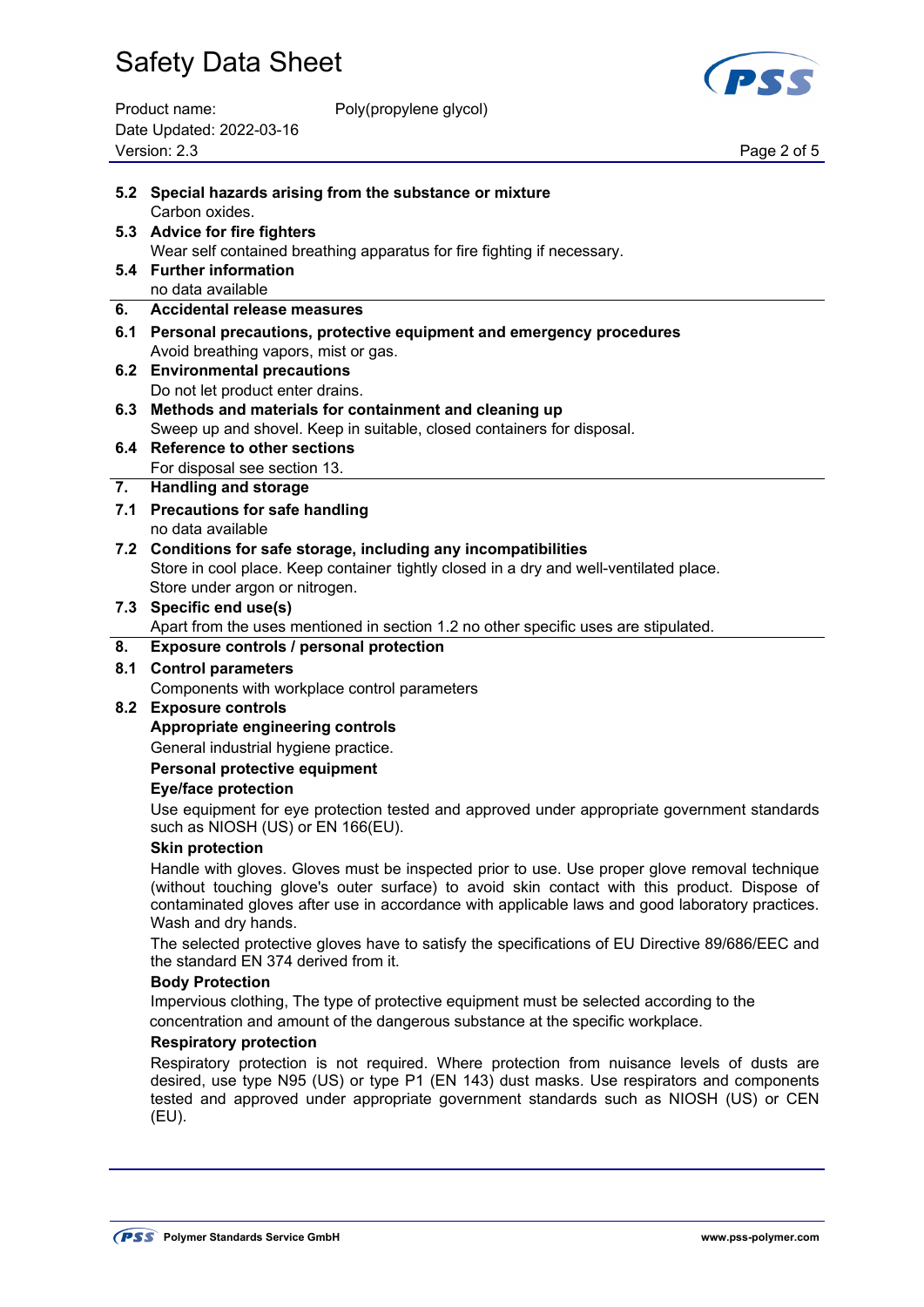Product name: Poly(propylene glycol) Date Updated: 2022-03-16 Page 3 of 5<br>Version: 2.3 Page 3 of 5



| 9.  | <b>Physical and chemical properties</b>                               |                   |  |
|-----|-----------------------------------------------------------------------|-------------------|--|
| 9.1 | Information on basic physical and chemical properties                 |                   |  |
|     | Form: liquid<br>Appearance                                            |                   |  |
|     | Odour                                                                 | no data available |  |
|     | <b>Odour Threshold</b>                                                | no data available |  |
|     | pH                                                                    | no data available |  |
|     | Melting point/freezing point                                          | no data available |  |
|     | Initial boiling point and boiling range                               | no data available |  |
|     | <b>Flash Point</b>                                                    | no data available |  |
|     | <b>Evaporation rate</b>                                               | no data available |  |
|     | Flammability                                                          | no data available |  |
|     | Upper/lower flammability or explosive limits                          | no data available |  |
|     | Vapour pressure                                                       | no data available |  |
|     | Vapour density                                                        | no data available |  |
|     | Relative density                                                      | no data available |  |
|     | Water solubility                                                      | no data available |  |
|     | Partition coefficient: n- Octanol/Water                               | no data available |  |
|     | Auto ignition temperature                                             | no data available |  |
|     | Decomposition temperature                                             | no data available |  |
|     | Viscosity                                                             | no data available |  |
|     | <b>Explosive properties</b>                                           | no data available |  |
|     | Oxidizing properties                                                  | no data available |  |
|     | 9.2 Other safety information                                          |                   |  |
|     | no data available                                                     |                   |  |
|     | 10. Stability and reactivity                                          |                   |  |
|     | 10.1 Reactivity                                                       |                   |  |
|     | no data available                                                     |                   |  |
|     | <b>10.2 Chemical stability</b><br>no data available                   |                   |  |
|     | 10.3 Possibility of hazardous reactions                               |                   |  |
|     | no data available                                                     |                   |  |
|     | 10.4 Conditions to avoid                                              |                   |  |
|     | no data available                                                     |                   |  |
|     | 10.5 Incompatible materials                                           |                   |  |
|     | Strong oxidizing agents                                               |                   |  |
|     | 10.6 Hazardous decomposition products                                 |                   |  |
|     | Other decomposition products - no data available                      |                   |  |
|     | 11. Toxicological information                                         |                   |  |
|     | 11.1 Information on toxicological effects                             |                   |  |
|     | <b>Acute toxicity</b>                                                 |                   |  |
|     | LD50 Oral - rat - > 2.000 mg/kg                                       |                   |  |
|     | LD50 Dermal - rabbit - male - > 3.000 mg/kg (OECD Test Guideline 402) |                   |  |
|     | <b>Skin corrosion/irritation</b><br>Skin - rabbit                     |                   |  |
|     | Result: no skin irritation - 24 h                                     |                   |  |
|     | Serious eye damage/eye irritation                                     |                   |  |
|     | Eyes - rabbit                                                         |                   |  |
|     | Result: no eye irritation - (Directive 67/548/EEC, Annex V, B.5.)     |                   |  |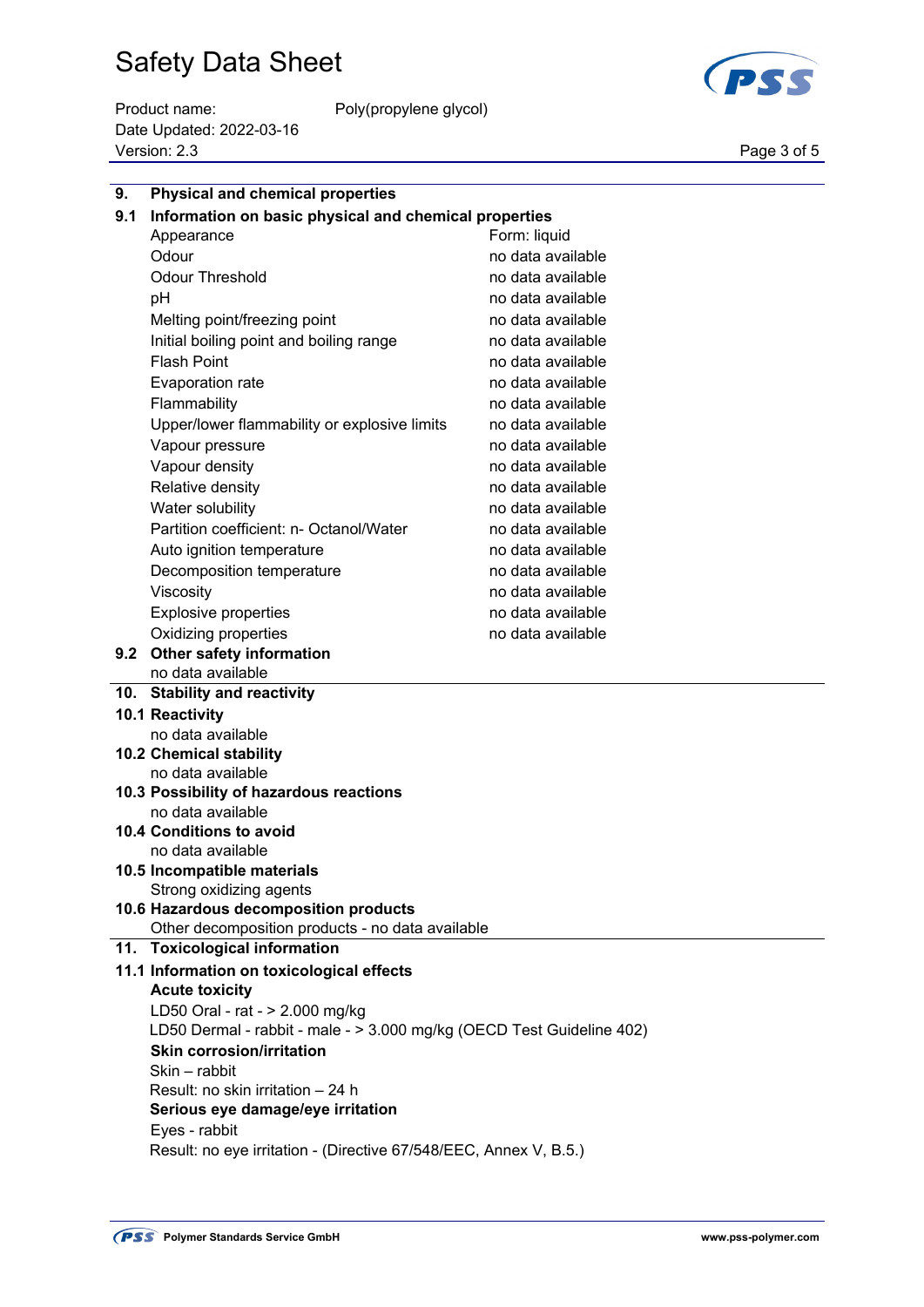| Product name:            | Poly(propylene glycol) |             |
|--------------------------|------------------------|-------------|
| Date Updated: 2022-03-16 |                        |             |
| Version: 2.3             |                        | Page 4 of 5 |

PSS

#### **Respiratory or skin sensitisation**

 in vivo assay - mouse Result: Does not cause skin sensitisation. (OECD Test Guideline 429) **Germ cell mutagenicity** Ames test S. typhimurium Result: negative

#### **Carcinogenicity**

 IARC: No component of this product present at levels greater than or equal to 0.1% is identified as probable, possible or confirmed human carcinogen by IARC.

#### **Reproductive toxicity**

 no data available **Specific target organ toxicity - single exposure** no data available **Specific target organ toxicity - repeated exposure** no data available **Aspiration hazard** no data available  **Additional Information** 

RTECS: TR5250000

 To the best of our knowledge, the chemical, physical, and toxicological properties have not been thoroughly investigated.

## **12. Ecological information**

#### **12.1 Toxicity**

| Toxicity to fish                        | static test LC50 - Danio rerio (zebra fish) - > 100 mg/l - 96 h                                                            |  |
|-----------------------------------------|----------------------------------------------------------------------------------------------------------------------------|--|
|                                         | (OECD Test Guideline 203)                                                                                                  |  |
| Toxicity to daphnia and                 | static test EC50 - Daphnia magna (Water flea) - 105,8 mg/l - 48 h<br>other aquatic invertebrates (OECD Test Guideline 202) |  |
| Toxicity to algae                       | static test EC50 - Desmodesmus subspicatus (green algae) - ><br>100 mg/l - 72 h (OECD Test Guideline 201)                  |  |
| Toxicity to bacteria                    | EC50 - Sludge Treatment - $> 1.000$ mg/l - 3 h<br>(OECD Test Guideline 209)                                                |  |
| 12.2 Persistence and degradability      |                                                                                                                            |  |
| Biodegradability                        | aerobic - Exposure time 28 d Result: 86,6 % -                                                                              |  |
|                                         | Readily biodegradable. (OECD Test Guideline 301F)                                                                          |  |
| 12.3 Bioaccumulative potential          |                                                                                                                            |  |
| Does not accumulate in organisms.       |                                                                                                                            |  |
| 12.4 Mobility in soil                   |                                                                                                                            |  |
| no data available                       |                                                                                                                            |  |
| 12.5 Results of PBT and vPvB assessment |                                                                                                                            |  |
|                                         | PBT/vPvB assessment not available as chemical safety assessment not required/not conducted.                                |  |
| 12.6 Other adverse effects              |                                                                                                                            |  |
| no data available                       |                                                                                                                            |  |
| 13. Disposal considerations             |                                                                                                                            |  |
| 13.1 Waste treatment methods            |                                                                                                                            |  |
| <b>Product</b>                          |                                                                                                                            |  |

Offer surplus and non-recyclable solutions to a licensed disposal company.